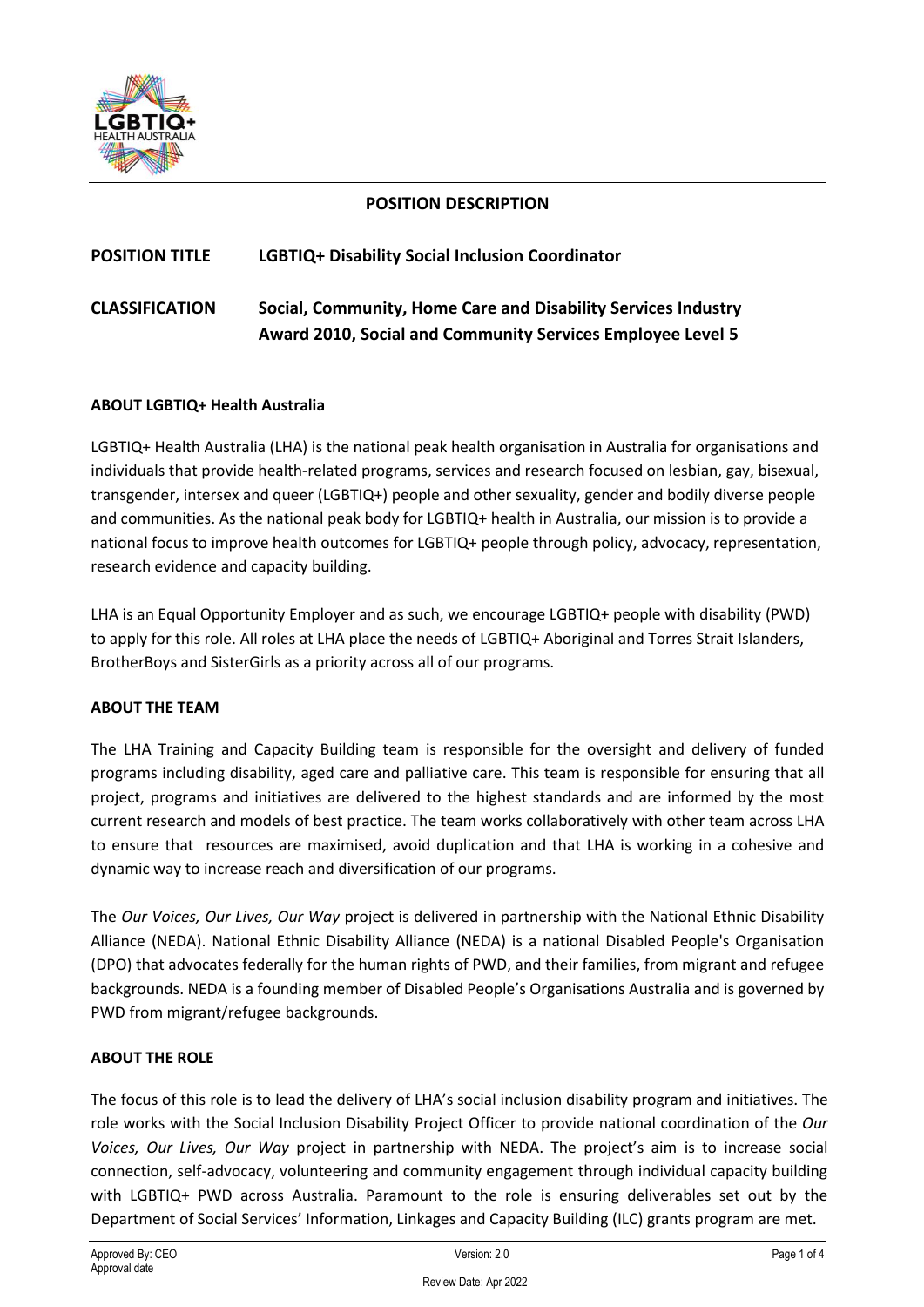

The core focus of this role is to ensure LHA and NEDA delivers the objectives specified in the Information, Linkages and Capacity Building (ILC) funding grant. The work of this role is guided by the key performance indicators in LHA's program contracts. This role will lead the following objectives:

- Engage in a unique social inclusion program of activities to build on the existing skills of LGBTIQ+ PWD to allow them to participate in self advocacy and navigate the disability services system.
- Develop a framework and resources that will focus on building individual and group-based skills through peer support, mentoring and volunteering skills.
- Develop a training module to strengthen LGBTIQ+ PWD's existing knowledge, build their skills and confidence to set, self-manage and achieve personal goals and to participate in social, economic and civic life.
- Collaborate across state and territory jurisdictions to create meaningful and transformative activities that will link LGBTIQ+ PWD across Australia and result in an increase in social connection, selfadvocacy, volunteering and community engagement.

## **REPORTING STRUCTURE**

This position reports to the Director Training and Capacity Building. The LGBTIQ+ Disability Social Inclusion Project Officer reports to this position.

## **PRINCIPAL DUTIES**

- Establish relationships with potential project partners, including LGBTIQ+ PWD.
- Effectively collaborate and communicate with key internal and external stakeholders specific to LGBTIQ+ health and disability services.
- Coordinate the development and implementation of the *Our Voices, Our Lives, Our Way* project to achieve project objectives.
- Manage the *Our Voices, Our Lives, Our Way* project to ensure the project is delivered to the highest standards.
- Coordinate project milestones according to key outcome measures in funding agreement/s.
- Develop resources based on funding agreement/s specifications.
- Conduct research relative to the social inclusion needs of LGBTIQ+ PWD.
- Ensure co-design principles are embedded throughout each stage of the project/s.
- Undertake evidence-based research to develop the project resources.
- Identify and mitigate any project risks and proactively manage risks.
- Actively contribute to the development and implementation of organisational policy, particularly within your areas of responsibility and accountability.
- Identify and act on opportunities to engage with other LHA programs to ensure there is synergy across the teams.
- Ensure that the team complies with organisational directives, relevant legislation and regulations, codes of practice/ethics and organisational policies and procedures.
- Work within the project budget.
- Actively participate in and contribute to an ongoing process of supervision, team meetings, general staff meetings, quality improvement and professional development strategies.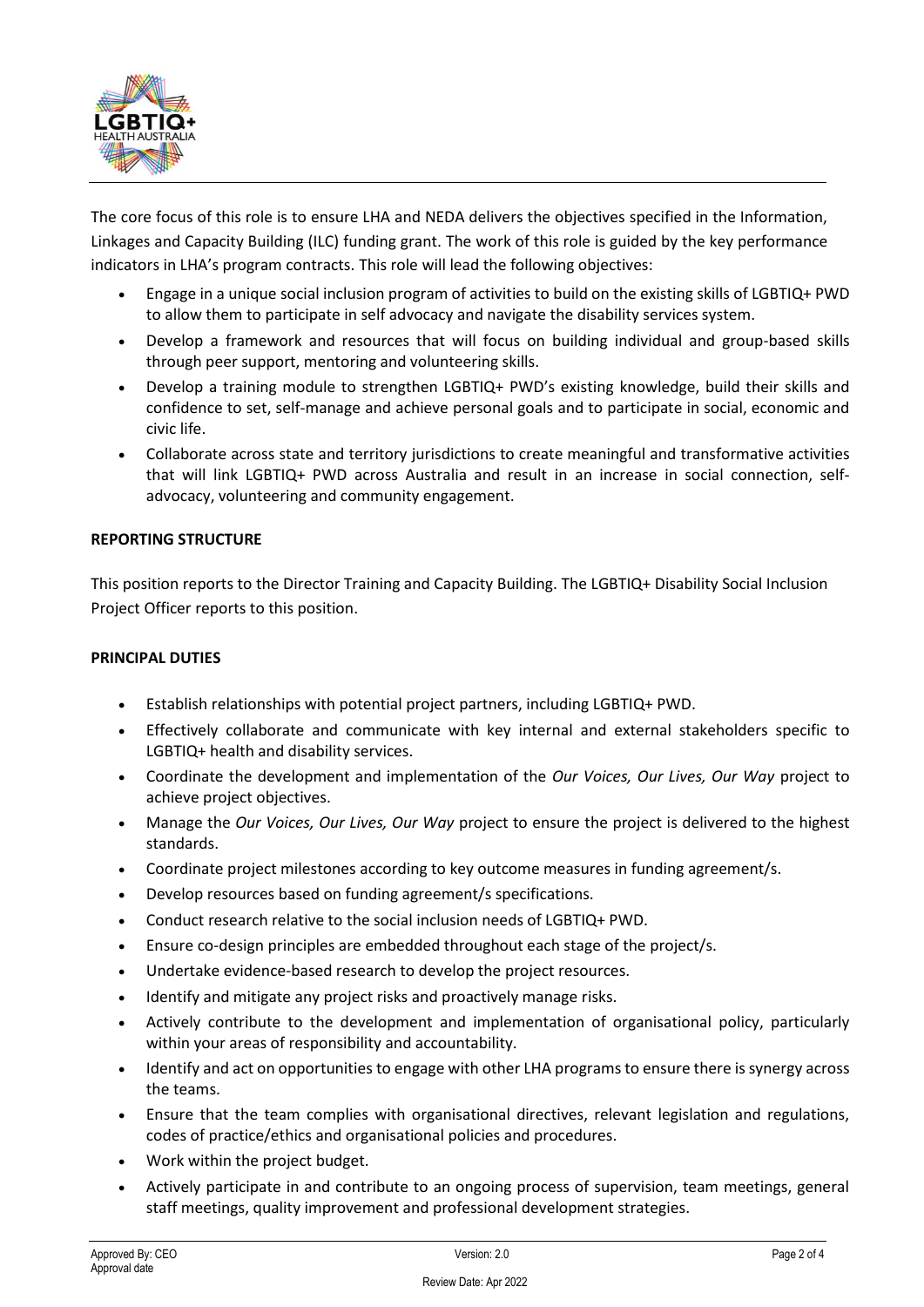

- Perform other duties to assist with the work of the project/s as requested by your line manager (or designate).
- Act impartially and use influence and negotiation to effectively mediate and devise workable solutions for any project challenges.
- This position may involve work outside normal business hours, e.g. occasional evening work required to meet critical deadlines.
- Maintain a clean and safe workspace and abide by workplace health and safety policies and all other LHA policies and procedures.
- Occasional travel within Australia may be required where needed, alternative arrangements can be negotiated.
- Undertake other tasks as requested.
- Adopt continuous learning and improvement processes in all aspects of the position.
- Understand, implement, participate and promote LHA's Policies and Procedures, and Workplace Health and Safety (WHS) objectives, processes and procedures.

## **KEY SKILLS & EXPERIENCE**

#### *Qualifications*

• Tertiary qualifications in health, education, social science, health promotion or other relevant fields.

## *Experience Required*

- Demonstrated experience in project management, specifically the implementation of disability programs.
- Demonstrated understanding of and commitment to the health and human rights of LGBTIQ+ people and disabilities including an in-depth knowledge of the social model of disability.
- Experience in working in partnership with disability sector peaks and organisations.
- Experience in delivering programs and resources using co-design principles.
- Experience of working effectively and collaboratively in a small team environment, with minimal supervision.
- Experience in leading and supervising a small team.
- Demonstrated understanding of the workings of government (Commonwealth and State/Territory) and the LGBTIQ+ health sector.

## *Computer Skills*

• Good IT skills including use of Microsoft Office365.

## *Aptitude & Interpersonal Skills*

- The ability to ensure sensitive, responsive program development, implementation and evaluation.
- Ability to communicate and engage with advisory groups, sector representatives and PWD.
- Strong initiative and self-motivation and ability to work autonomously and as part of a team.
- Proven innovative thinking and problem-solving skills.